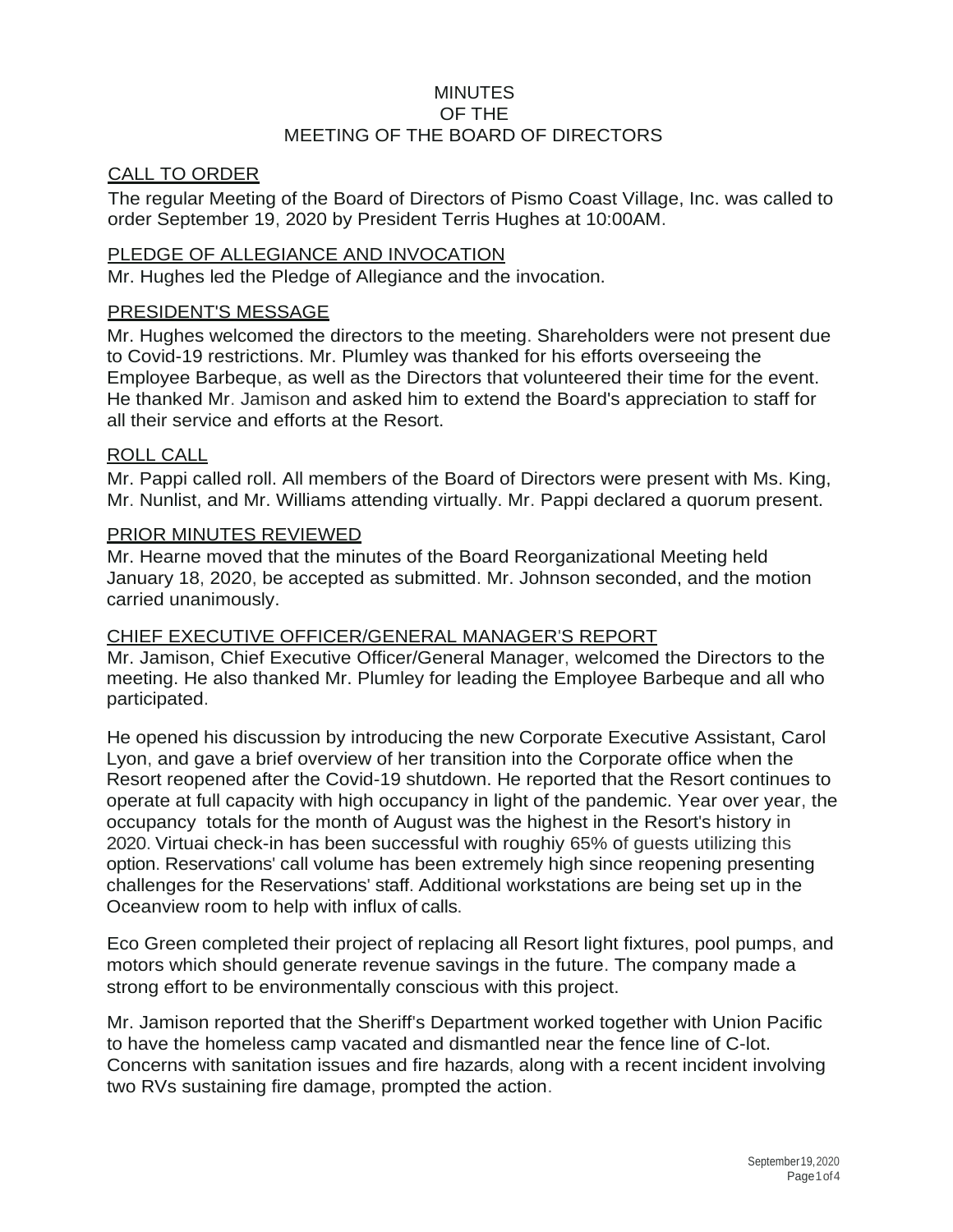Staff Mandatory Harassment Prevention Training will be conducted in October and November 2020 through Tolman and Wiker Insurance Services.

An update was given on the new RV Shop. Fencing and landscapingare the next phases of the project. Once these phases are finished, all construction will becomplete, and we will be able to obtain our Certificate of Occupancy. We are also waiting on Final Certification for Public Improvements which include the street, curbs, gutters, and sidewalks. This will need to be certified to meet the County requirements. Once that is completed, they will sign *off* on it and release the hold on our credit line.

How to plan and prepare for the 2021 Annual Shareholder's Meeting in the midst of Covid-19 was discussed. Per Joe Look, the Corporate Attorney, we can proceed with a hybrid meeting to include electronic options for the shareholders. The whole process leading up to the meeting will be the same as prior years, but there will be requirements on how we communicate to shareholders, how we are conducting the meeting and how the shareholders can participate.

Mr. Jamison has been in communication with our bank and Glenn Burdette to obtain information and advice regarding the Paycheck Protection Program (PPP) forgiveness. He also communicated with our 401K advisor who stated that in-person meetings are not being held. But he will be sending resources and information via email, and reiterated that participants could contact him by phone with questions or concerns.

### EXECUTIVE AND PERSONNEL & COMPENSATION/BENEFITS COMMITTEES REPORT

Mr. Nelson, Chair of the Personnel & Compensation/Benefits Committee, reported that the joint Committee met yesterday afternoon. All Committee members were present, and Mr. Jamison attended as a guest. First order of busines was the General Manager's Report given by Mr. Jamison. He presented to the Joint Committee an update of Resort projects and activities, as well as an update on the 401K plan through Merrill Lynch. The Committee discussed the goals of the General Manager for FY2019-2020 and how Covid-19 affected the timing of some of those goals. The goals for FY2020-2021, which included some goals that were rolled over from FY2019-2020, were also discussed. The General Manager's compensation was reviewed, and an increase was approved for FY2020-2021.

## FINANCE COMMITTEE REPORT

Mr. Hardesty, Chair, reported that the Committee met this morning. All Committee members were present along with Mr. Jamison who attended as a guest. The Finance Committee reviewed the August 2020 financial statements and Mr. Jamison answered questions regarding certain elements noting that the Balance Sheet remains strong. The details of the proposed FY2020-2021 Operating Budget were reviewed. Mr. Jamison presented the proposed Capital Expenditures for FY2020-2021. A Motion Out of Committee was made to resolve to adopt the FY2020-2021 Operating Budget as it was presented and the FY2020-2021 Capital Expenditures Budget with a limitation of \$200,000 as it was presented.

# OPERATIONS COMMITTEE REPORT

Mr. Enns, Chair, reported that the Operations Committee met in April 2020 where the 2021 Shareholder's Manual was presented by Operations Manager, Charles Amian. In May 2020, a vote to approve the 2021 Shareholder Manual was presented and the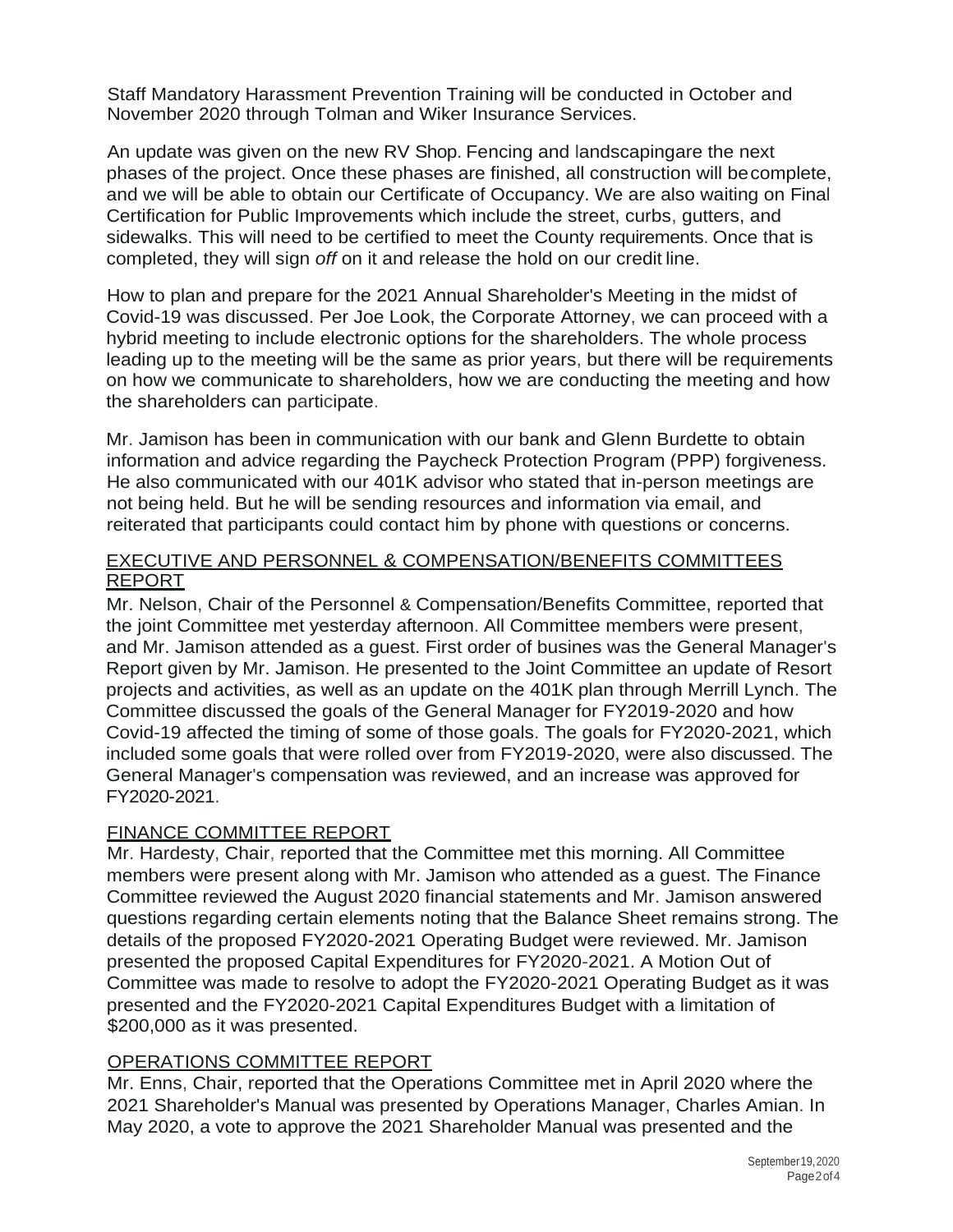Board approved via email. The Committee met this morning, and all Committee members were present. The Committee reviewed the shareholder's reserved sites based on Resort site maps submitted. A few comments had been received from shareholders regarding the challenges of reserving 40' sites. But, since renovations have been completed, 47% of sites are now 40' sites. The Committee determined that there was nothing to advise at this time, but will continue to monitor shareholder reservations.

## AUDIT COMMITTEE REPORT

Ms. King, Chair, said that the Audit Committee met on September 10, 2020 via teleconference. All Committee members were present, along with Mr. Hardesty and Mr. Jamison as guests. Mr. Hardesty shared comments regarding the company's financial condition. The Committee also discussed preparation for the upcoming audit by Brown Armstrong. Mr. Jamison shared current capital improvements and plans for the FY2020- 2021.

# ENVIRONMENTAL, HEALTH & SAFETY ADVISORY COMMITTEE REPORT

Mr. Skaggs, Chair, reported that the Committee met yesterday morning. All Committee members were present. Mr. Amian, the Operations Manager, was present as a guest. He provided the Committee with an update on new incidents regarding health and safety of employees and guests to date. Mr. Amian reported that several employees had injuries to report and have all been resolved. He presented an injury report showing guest injuries since the last Committee meeting, which included a rise in incidents surrounding the Resort's firepits. Considerable discussion was had on a motion presented by the Committee regarding the Resort's rules and regulations surrounding firepit usage by guests. The motion was rescinded, and a recommendation was givento have management contact the Corporate attorney to review the safety rules in place surrounding the Resort's fire rings. Mr. Amian provided a copy of the EHSA Advisory List dated November 9, 2019. The list was reviewed, and each item was discussed. Mr. Amian will prepare a new list removing all completed items. The Committee toured the Storage facilities and the new RV Shop facilities. Weed growth was noted in some of the storage areas that need attention. The Committee ended their meeting by thanking Mr. Amian for setting up the rental van and giving the Committee the on-site tour.

## NOMINATING COMMITTEE REPORT

Mr. Willems, Chair, reported that the Committee met yesterday. All Committee members were present. The Committee discussed the goals for 2020. There were two interviews set up in March and May of 2020, but were postponed until 2021 due to Covid-19. There was a review on the present Board members and found that the communication with Committee Chairs was all favorable. New applicants will be reviewed in 2021. There was a discussion on the size of the Board, but there were no determinations to present.

## OLD BUSINESS

Mr. Jamison presented the draft of the FY2020/2021 Operating Budget with departmental breakdown, the list of Budget Assumptions, and the proposed 3-year budget plan for 2020-2022. Occupancy numbers were based on 2019 due to impacts of Covid-19 in 2020.

The draft of the FY2020/2021 Capital Expenditures Budget was presented with proposed purchases of roll-over items including a wheeled skid steer loader with bucket,